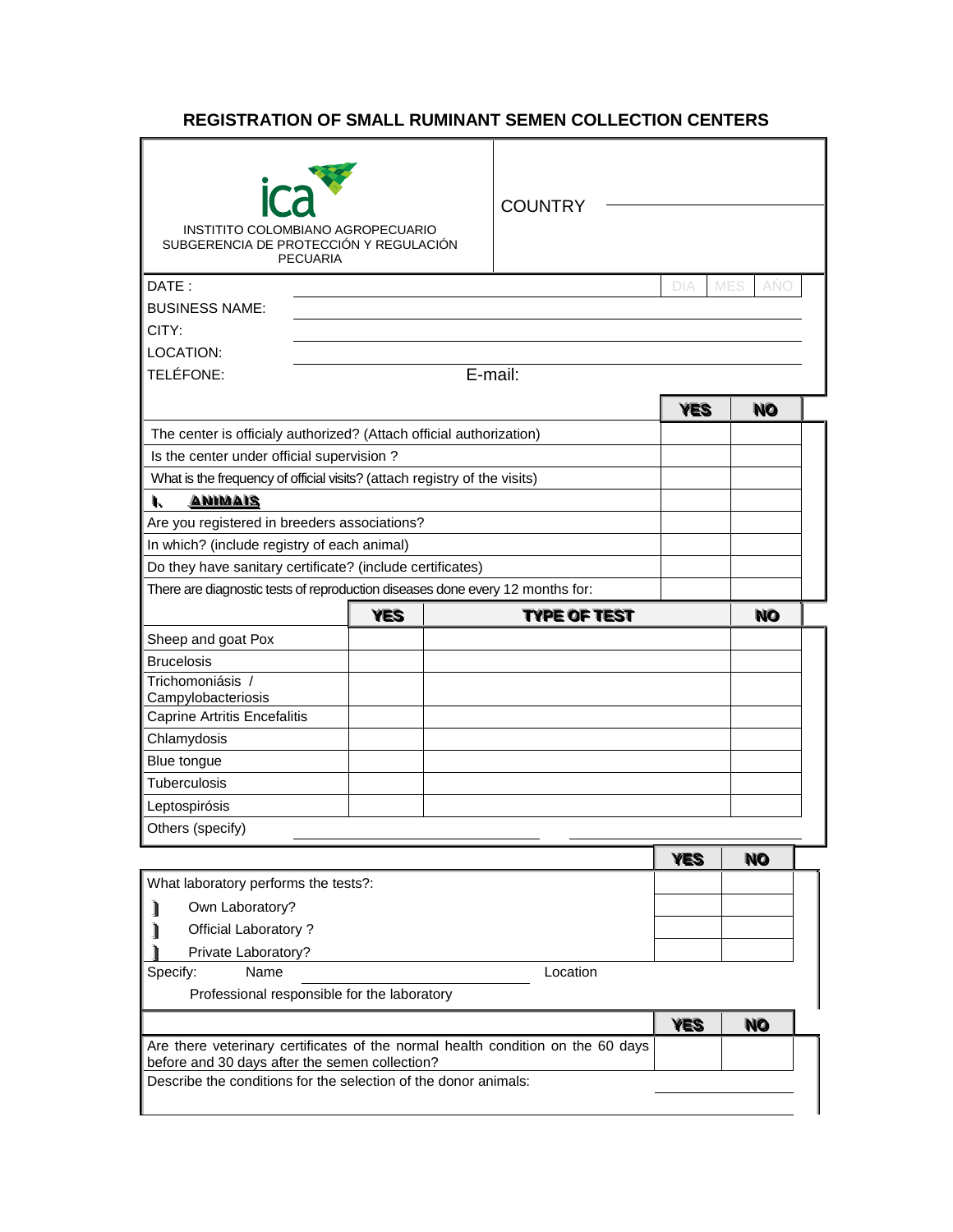| Describe the conditions for the permanence of the donor animals :                                                               |            |           |
|---------------------------------------------------------------------------------------------------------------------------------|------------|-----------|
|                                                                                                                                 | <b>YES</b> | <b>NO</b> |
| Are there confinement corrals for the donors?                                                                                   |            |           |
| Are there isolated fields for the donor animals?                                                                                |            |           |
| The donors are properly isolated from other animals by means of artificial or natural<br>barriers?                              |            |           |
| Is there a rigorous control of entry of visitors?                                                                               |            |           |
| Are there carrousels for exercising of the donor animals?                                                                       |            |           |
| The animals are housed in individual pens?                                                                                      |            |           |
| The personnel that works with the donor animals can be in contact with other<br>animals?                                        |            |           |
| Are there insect and rodent control programs (attach program)                                                                   |            |           |
| Are post mortem exams done on the donor animals?                                                                                |            |           |
| Is there an isolation área for sanitary control before entry to the center?                                                     |            |           |
| How long are the donors in pre and post quarantine?                                                                             |            |           |
| <b>II. FACILITIES</b> (attach photos)                                                                                           |            |           |
| Área for the semen collection                                                                                                   | <b>YES</b> | <b>NO</b> |
| Is there a biosecurity program for the área? (attach documents)                                                                 |            |           |
| Are there animal holding locks?                                                                                                 |            |           |
|                                                                                                                                 |            |           |
| Is there direct access to the laboratory?                                                                                       |            |           |
|                                                                                                                                 | <b>YES</b> | <b>NO</b> |
| Is there access through a window to the laboratory?                                                                             |            |           |
| Is there a disinfection and sanitization program in the center (attach documents)                                               |            |           |
| Is there a documented program for equipment maintenance? (Attach programa)                                                      |            |           |
| Laboratory Área (Attach photos)                                                                                                 |            | <b>NO</b> |
| Is there a program for physical, chemical and bacteria control of the water used in the<br>center? (attach recent certificates) |            |           |
| <b>Carcass and trash disposal</b>                                                                                               |            | <b>NO</b> |
| Is there and appropriate location for carcass disposal?<br>(Attach photos)                                                      |            |           |
| <b>Adjacent Areas (attach photos)</b>                                                                                           |            | <b>NO</b> |
| Social                                                                                                                          |            |           |
| Sanitation                                                                                                                      |            |           |
| <b>Dressers</b>                                                                                                                 |            |           |
| Recreational                                                                                                                    |            |           |
|                                                                                                                                 |            |           |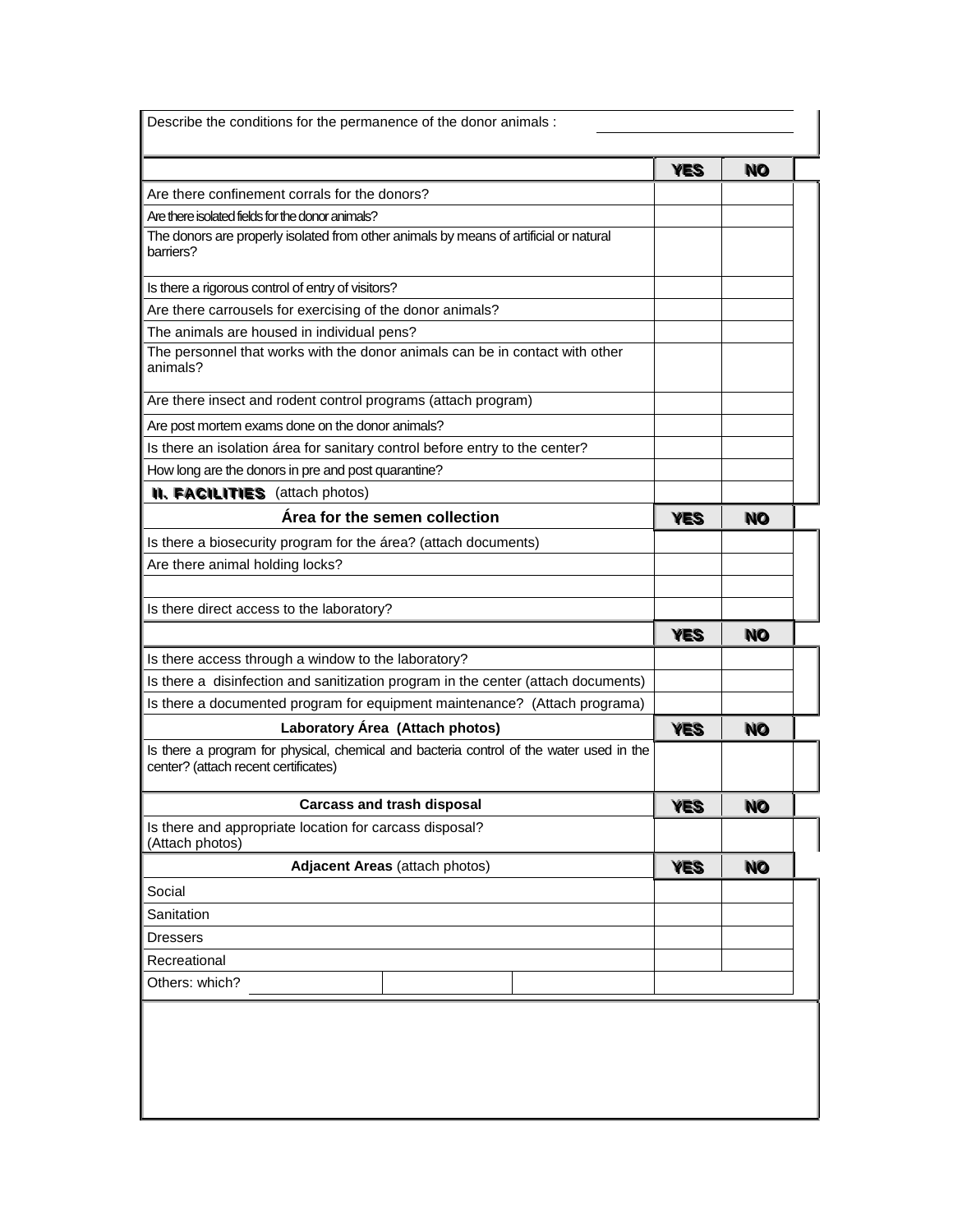| <b>FOUIDMENT:</b> (attach photos)<br>M, |     |
|-----------------------------------------|-----|
| List the existing equipment             |     |
| -1.                                     | 11. |
| 2.                                      | 12. |
| 3.                                      | 13. |
| 4.                                      | 14. |
| $\vert 5.$                              | 15. |
| $\vert 6.$                              | 16. |
| 7.                                      | 17. |
| $\vert 8.$                              | 18. |
| 9.                                      | 19. |
| 10.                                     | 20. |

|                                                                                               | <b>YES</b> | <b>NO</b> |  |
|-----------------------------------------------------------------------------------------------|------------|-----------|--|
| Is there an equipment calibration program?                                                    |            |           |  |
| Is there a history of each equipment? (attach documents)                                      |            |           |  |
| Are there procedures for management and maintenance of the equipment?                         |            |           |  |
|                                                                                               |            |           |  |
| <u>MATERIALS:</u><br>IV.                                                                      | <b>YES</b> | <b>NO</b> |  |
| The chemical reagents are clasiffied and stored according to interantional<br>norms?          |            |           |  |
| The solutions prepared are properly identified?                                               |            |           |  |
| Are there documented procedures of reagent preparation?<br>(attach<br>documents)              |            |           |  |
| V. <u>Personnel</u> :                                                                         | <b>YES</b> | <b>NO</b> |  |
| Is there a training program? (Attach program)                                                 |            |           |  |
| Are there written procedures with description of functions and personnel<br>responsibilities? |            |           |  |
| Are there training records?                                                                   |            |           |  |
| <b>Hygiene</b>                                                                                |            | <b>NO</b> |  |
| Are there norms for hygiene?                                                                  |            |           |  |
| Has the personnel received training about hygiene practices?                                  |            |           |  |
| <b>Ocupational Health</b>                                                                     |            | <b>NO</b> |  |
| Is there an occupational health program?                                                      |            |           |  |
| Is there a subprogram of preventive medicine?                                                 |            |           |  |
| Are there written regulations of industrial safety?                                           |            |           |  |
| Are safety practices done?                                                                    |            |           |  |
| Are they registered?                                                                          |            |           |  |
| Gear                                                                                          | <b>YES</b> | <b>NO</b> |  |
| Are there uniforms for each work area?                                                        |            |           |  |
| Security                                                                                      | <b>YES</b> | <b>NO</b> |  |
| Are there masks or protective eye ware to handle liquid nitrogen?                             |            |           |  |
| Are there gloves to manage frozen materials?                                                  |            |           |  |
| Are there fire extinguishers?                                                                 |            |           |  |
| <u>DOCUMENTATIÓN :</u><br>VI.                                                                 | <b>YES</b> | <b>NO</b> |  |